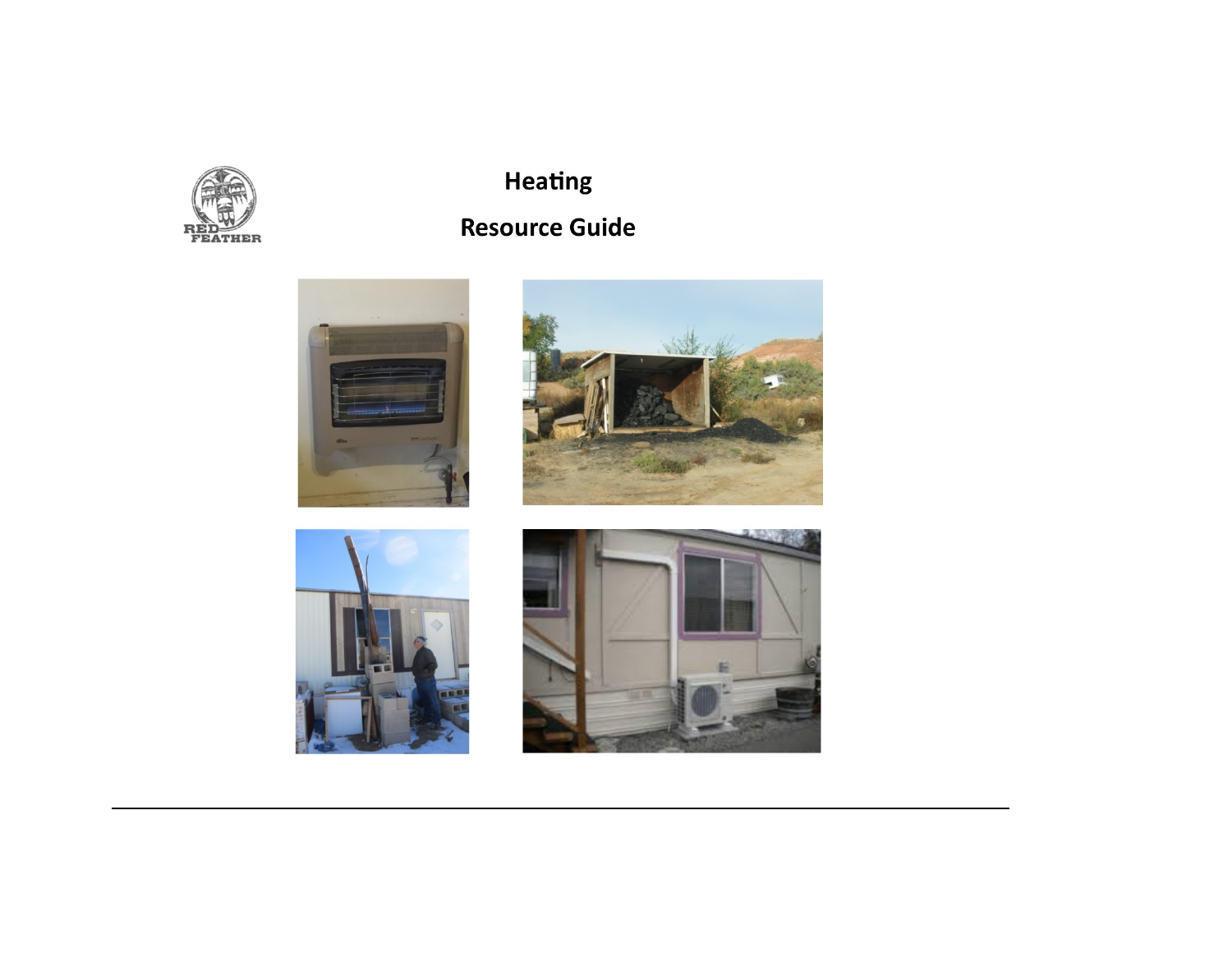## **Wood, Coal, and Pellet Stoves:**

|                       |             |             |                                                |                                    | <b>Pros</b>                                                                                                                                                                                                                                                                                                                                                    | Cons                                                                                                                                                                                                                                                                                                                                                                                           |  |  |
|-----------------------|-------------|-------------|------------------------------------------------|------------------------------------|----------------------------------------------------------------------------------------------------------------------------------------------------------------------------------------------------------------------------------------------------------------------------------------------------------------------------------------------------------------|------------------------------------------------------------------------------------------------------------------------------------------------------------------------------------------------------------------------------------------------------------------------------------------------------------------------------------------------------------------------------------------------|--|--|
| <b>CERTIFICATE</b>    |             |             | $\bullet$<br>$\bullet$<br><b>Pellet Stoves</b> | Reliable<br>of chimney fire        | Economic if wood and/or coal supply is easily<br>available. If gathering fuel consider cost for<br>equipment, transportation, fuel, time, etc.<br>Can operate without electricity<br>Wood is renewable resource<br>Less creosote production than wood lowering risk<br>Cleaner burning than wood or coal resulting in<br>better indoor and outdoor air quality | Can be difficult to heat entire house<br>$\bullet$<br>Can pollute indoor air causing respiratory<br>issues and other diseases<br>Requires constant attention to maintain<br>heat output<br>Stoves and chimney's require frequent<br>maintenance<br>Fuel source requires proper storage<br><b>Pellet Stove</b><br>Wet pellets can damage stove<br>$\bullet$<br>Require electricity<br>$\bullet$ |  |  |
| <b>Heating</b>        | co          | <b>Fire</b> | Retail                                         | <b>Install</b><br><b>Operating</b> |                                                                                                                                                                                                                                                                                                                                                                | <b>Maintenance</b>                                                                                                                                                                                                                                                                                                                                                                             |  |  |
| <b>Device</b>         | <b>Risk</b> | <b>Risk</b> | Cost                                           | Cost                               | Costs                                                                                                                                                                                                                                                                                                                                                          |                                                                                                                                                                                                                                                                                                                                                                                                |  |  |
| Wood or Coal<br>Stove | Yes         | High        | $$1,000-$<br>\$5,000                           | \$1500-<br>\$3000                  | Wood: \$600-\$1,000 (200 per cord<br>of wood; average home 3-5 cords<br>per winter)<br>Coal: (\$50-70 per truck load * 3-5<br>loads per season + \$250 gas)                                                                                                                                                                                                    | High-Daily cleaning needs; Chimney should be<br>swept minimum of 1-2 times per year.                                                                                                                                                                                                                                                                                                           |  |  |
| <b>Pellet Stove</b>   | Yes         | High        | $$1,000-$<br>\$5,000                           | \$1500-<br>\$3000                  | \$1000 (3-4 tons per season-1 pallet<br>$= 50 - 40$ lbs bags @ \$250)                                                                                                                                                                                                                                                                                          | High: clean and vacuum out the main burn<br>chamber areas and empty ash pan.<br>Recommend to have annual inspection by<br>professional                                                                                                                                                                                                                                                         |  |  |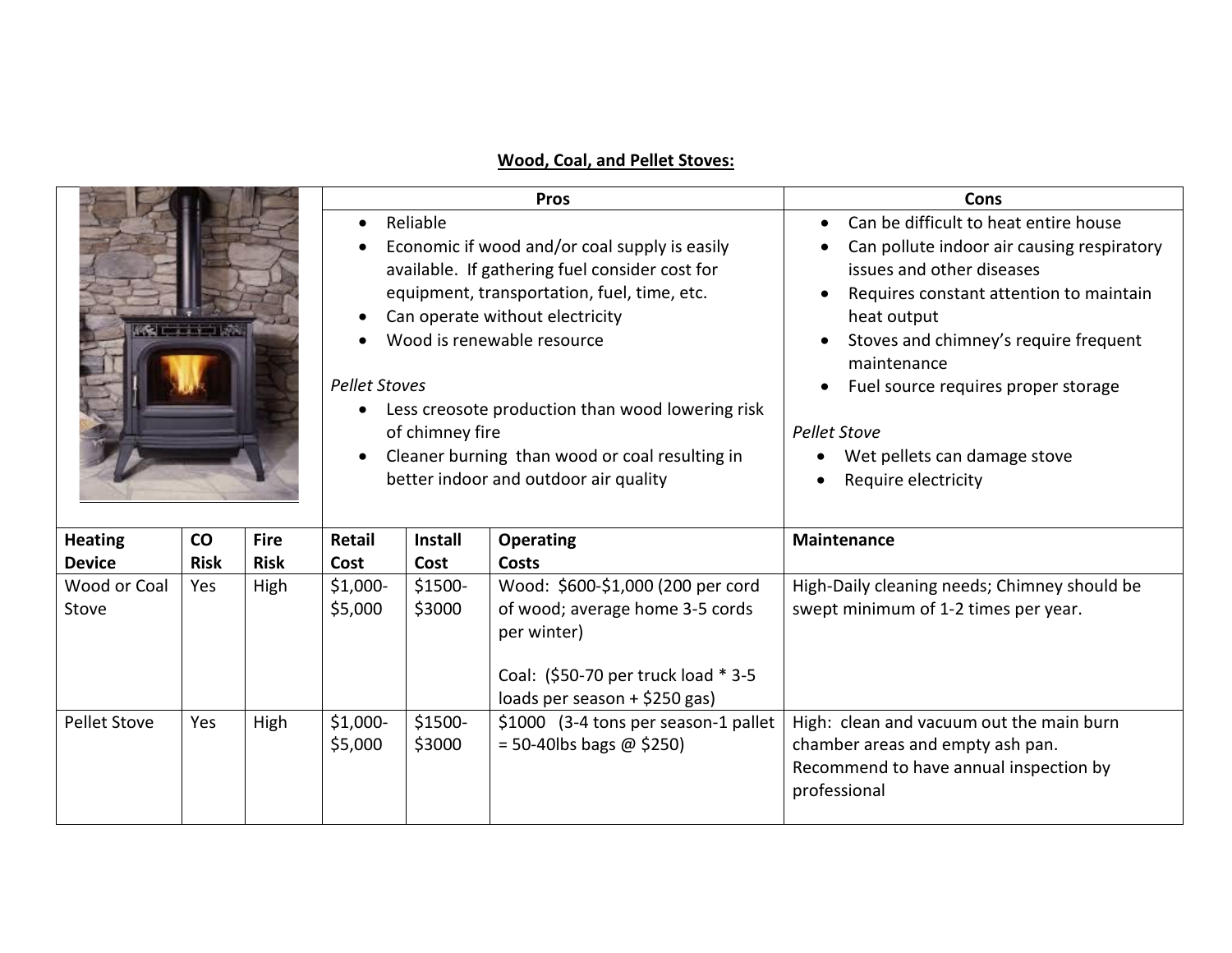## **Furnaces Gas and Electric**

|                          |                    |                    |                           |                                            | <b>Pros</b>                                                                                                                                                              | Cons                                                                                                                                                            |                                              |  |  |
|--------------------------|--------------------|--------------------|---------------------------|--------------------------------------------|--------------------------------------------------------------------------------------------------------------------------------------------------------------------------|-----------------------------------------------------------------------------------------------------------------------------------------------------------------|----------------------------------------------|--|--|
|                          |                    |                    |                           | Propane<br>Provides powerful heat          | Efficient-typically 90% or higher<br>Still works during power outage                                                                                                     | Propane<br>Can be expensive to install if gas lines are not in place<br>House needs duct work                                                                   |                                              |  |  |
|                          |                    |                    | Electric                  | Affordable upfront costs<br>storage tanks. | Do not require special venting, fuel pipes or                                                                                                                            | Electric<br>Will not heat during power outage<br>Typically not economical if used as primary heat source<br>due to cost of electricity<br>House needs duct work |                                              |  |  |
| <b>Heating</b>           | $\mathsf{co}\,$    | <b>Fire</b>        | <b>Retail</b>             | <b>Install</b>                             | <b>Operating Cost</b>                                                                                                                                                    |                                                                                                                                                                 | <b>Maintenance</b>                           |  |  |
| <b>Device</b><br>Propane | <b>Risk</b><br>Yes | <b>Risk</b><br>Low | Cost<br>\$700-<br>\$2,000 | Cost<br>\$50-\$75<br>per/hr                | Average household 400-800 gallons per year *<br>Price per gallon (\$3.00-\$4.00 per gallon-Ikard).<br>Average cost to hook up new system \$300-<br>400.<br>\$1200-\$3200 |                                                                                                                                                                 | Low-Change filter per manufacture guidelines |  |  |
| Electric                 | No                 | Low                | \$400-<br>1,100           | \$50-\$75<br>per/hr                        | \$1500-\$4500                                                                                                                                                            |                                                                                                                                                                 |                                              |  |  |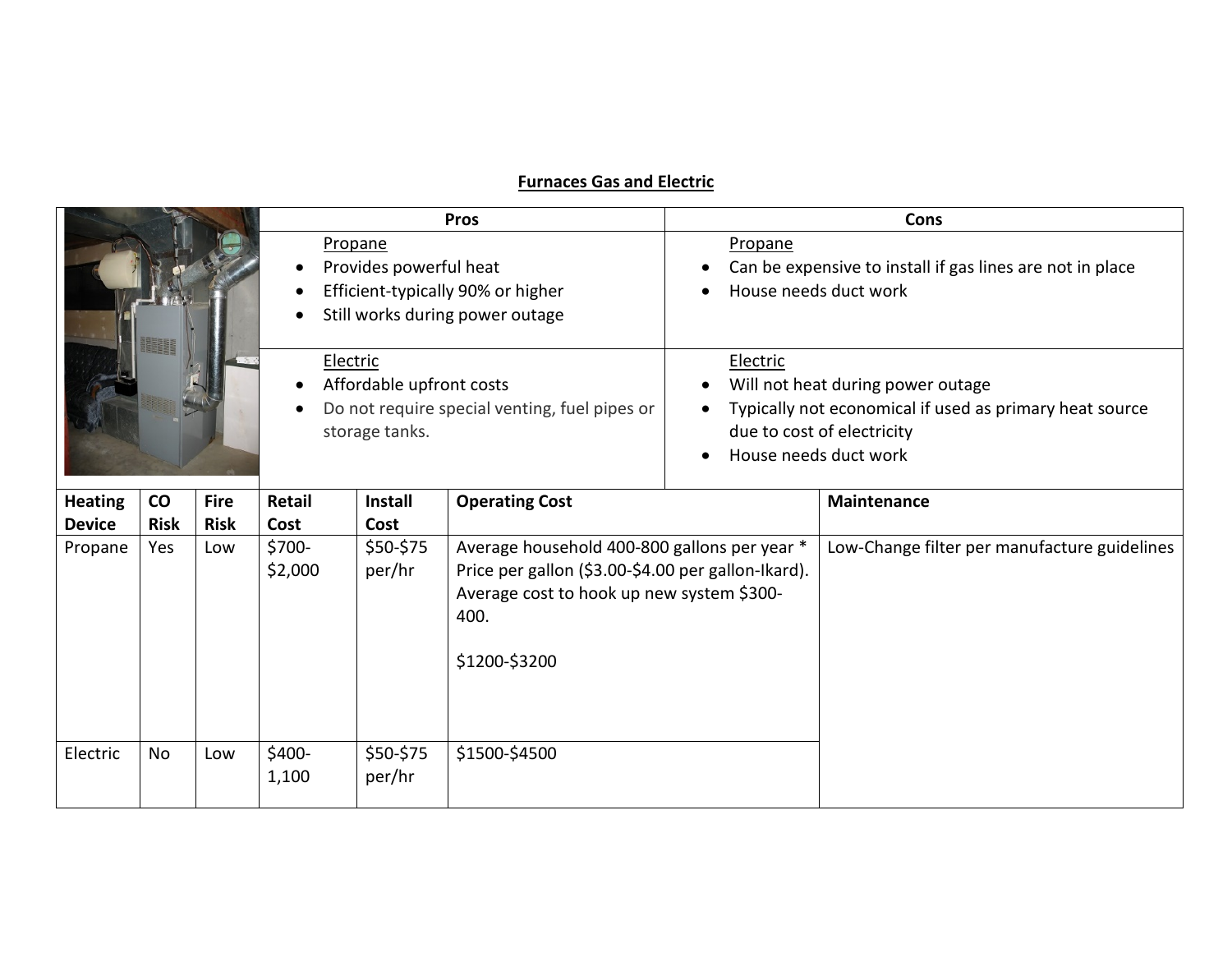## **Space Heaters**

|                                                   |             |             |        |                                  | <b>Pros</b>                                                                   |                                                       | Cons                                          |  |  |
|---------------------------------------------------|-------------|-------------|--------|----------------------------------|-------------------------------------------------------------------------------|-------------------------------------------------------|-----------------------------------------------|--|--|
|                                                   |             |             |        | Inexpensive purchase price       | High fire risk                                                                |                                                       |                                               |  |  |
|                                                   |             |             |        | Zone heating                     |                                                                               | Burn risk                                             |                                               |  |  |
|                                                   |             |             |        |                                  | Good for supplemental heat                                                    | High operating costs                                  |                                               |  |  |
|                                                   |             |             |        |                                  | Doesn't require duct system                                                   | Should never be used while sleeping                   |                                               |  |  |
|                                                   |             |             |        |                                  |                                                                               |                                                       | High CO Risk (Propane Stove)                  |  |  |
|                                                   |             |             |        |                                  |                                                                               | Safety features can fail at higher altitudes (Propane |                                               |  |  |
|                                                   |             |             |        |                                  |                                                                               | Stove)                                                |                                               |  |  |
| <b>Heating Device</b><br><b>CO</b><br><b>Fire</b> |             |             | Retail | <b>Operating Cost</b><br>Install |                                                                               |                                                       | <b>Maintenance</b>                            |  |  |
|                                                   | <b>Risk</b> | <b>Risk</b> | Cost   | Cost                             |                                                                               |                                                       |                                               |  |  |
| Electric (includes                                | <b>No</b>   | High        | $$25-$ | \$0                              | \$80-\$100 per month for one heater (150                                      |                                                       | Keep free of dust and away from               |  |  |
| baseboard, radiant,                               |             |             | \$300  |                                  | sqft) running 16 hours per day.                                               |                                                       | combustible items                             |  |  |
| wall heaters)                                     |             |             |        |                                  |                                                                               |                                                       |                                               |  |  |
|                                                   |             |             |        |                                  | <b>Calculate Daily Cost:</b>                                                  |                                                       |                                               |  |  |
|                                                   |             |             |        |                                  | • Multiply 1500W by X hours of use $= A$ .                                    |                                                       |                                               |  |  |
|                                                   |             |             |        |                                  | • Multiply A by your electricity rate per                                     |                                                       |                                               |  |  |
|                                                   |             |             |        |                                  | kilowatt hour $=$ B                                                           |                                                       |                                               |  |  |
|                                                   |             |             |        |                                  | • Divide B by 1000.                                                           |                                                       |                                               |  |  |
| Propane                                           | High        | High        | \$200- | \$0 (vent                        |                                                                               |                                                       | Keep free of dust and combustible items.      |  |  |
|                                                   |             |             | \$500  | less)                            | \$270-\$370 per month using a 20,000 BTU<br>Heater (500 sqft) 15 hrs per day. |                                                       | Have unit inspected by certified professional |  |  |
|                                                   |             |             |        | \$250-                           |                                                                               |                                                       | yearly.                                       |  |  |
|                                                   |             |             |        | \$500                            | A gallon of propane has a burn rate of                                        |                                                       |                                               |  |  |
|                                                   |             |             |        | (vented)                         | approximately 100,000 BTUs.                                                   |                                                       | *Tip: It is highly recommend that you install |  |  |
|                                                   |             |             |        |                                  | 15 hours a day will use 3 gallons of                                          | a vented propane heater. They have a much             |                                               |  |  |
|                                                   |             |             |        |                                  | propane $@$ \$3.00-\$4.00 per gallons.                                        |                                                       | lower CO risk.                                |  |  |
|                                                   |             |             |        |                                  |                                                                               |                                                       |                                               |  |  |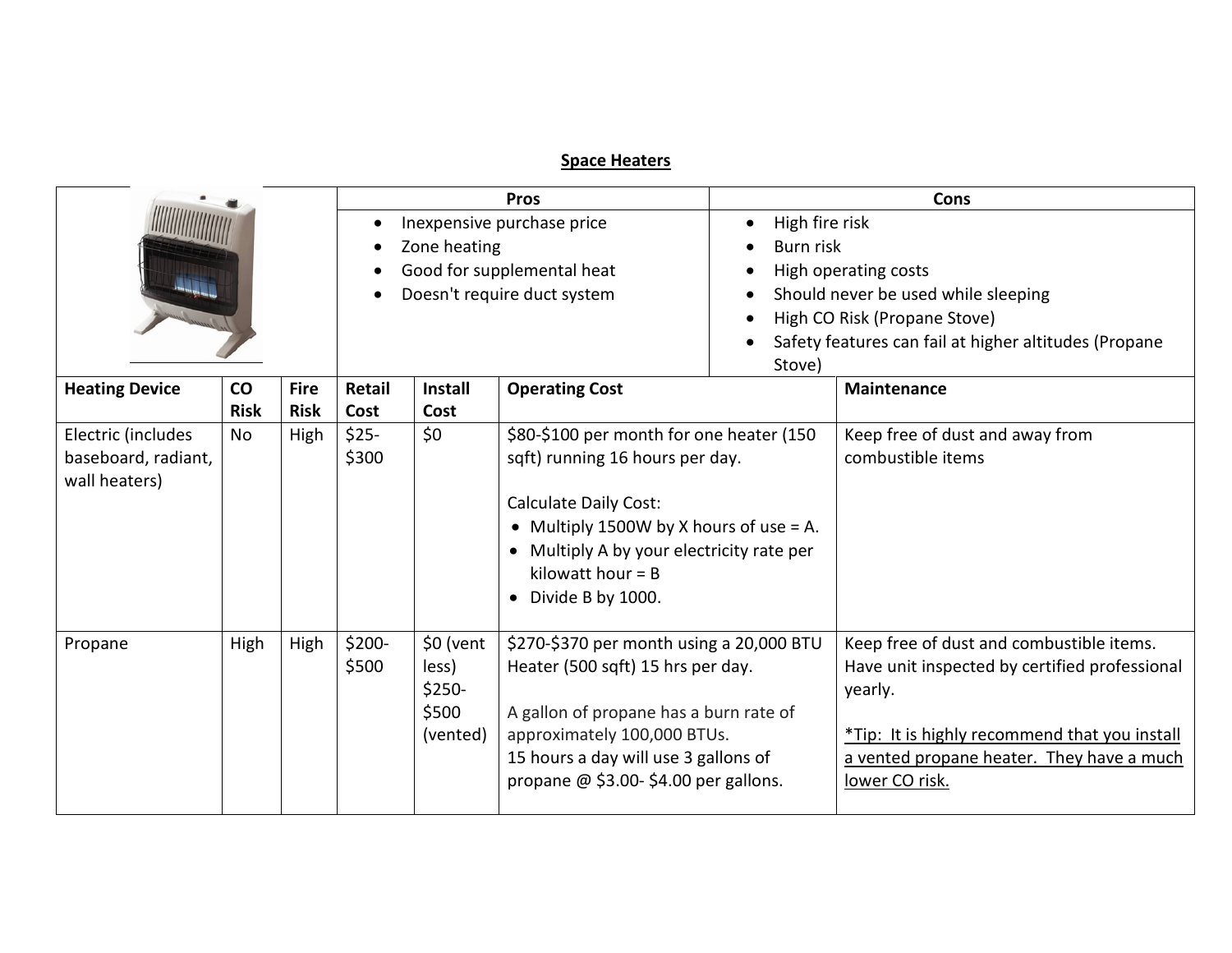## **Ductless Mini-Split Heat Pump**

|                                                             |  |           |                       | <b>Pros</b>                                 | <b>Cons</b>                                      |                           |                            |
|-------------------------------------------------------------|--|-----------|-----------------------|---------------------------------------------|--------------------------------------------------|---------------------------|----------------------------|
|                                                             |  | $\bullet$ |                       | Mini split heat pump systems offer energy   | Requires electricity<br>$\bullet$                |                           |                            |
|                                                             |  |           |                       | savings of up to 50% of other zonal (space) | Expensive upfront costs                          |                           |                            |
| 2 1                                                         |  |           | electric heat sources |                                             | Require outdoor ground or roof                   |                           |                            |
|                                                             |  |           | $\bullet$             |                                             | Provides heat and air conditioning               | space for compressor unit |                            |
|                                                             |  |           |                       | Zone heating                                |                                                  |                           |                            |
|                                                             |  |           | $\bullet$             |                                             | No heat loss through duct system (can be as high |                           |                            |
|                                                             |  |           |                       | as 30% loss)                                |                                                  |                           |                            |
|                                                             |  |           | $\bullet$             |                                             | Doesn't negatively impact indoor air quality     |                           |                            |
| <b>CO Risk</b><br><b>Fire Risk</b><br><b>Heating Device</b> |  | Retail    | <b>Install Cost</b>   | <b>Operating Cost</b>                       |                                                  | <b>Maintenance</b>        |                            |
|                                                             |  |           | Cost                  |                                             |                                                  |                           |                            |
| Mini-split heat pump<br>No<br>No.                           |  | $$1,000-$ | $$1,500-$             | 30-50 % lower than other forms of           | Changing filters and                             |                           |                            |
|                                                             |  |           | \$2,000               | \$3,000                                     | electrical heating.                              |                           | keeping out door unit free |
|                                                             |  |           |                       |                                             |                                                  |                           | of debris                  |
|                                                             |  |           |                       |                                             |                                                  |                           |                            |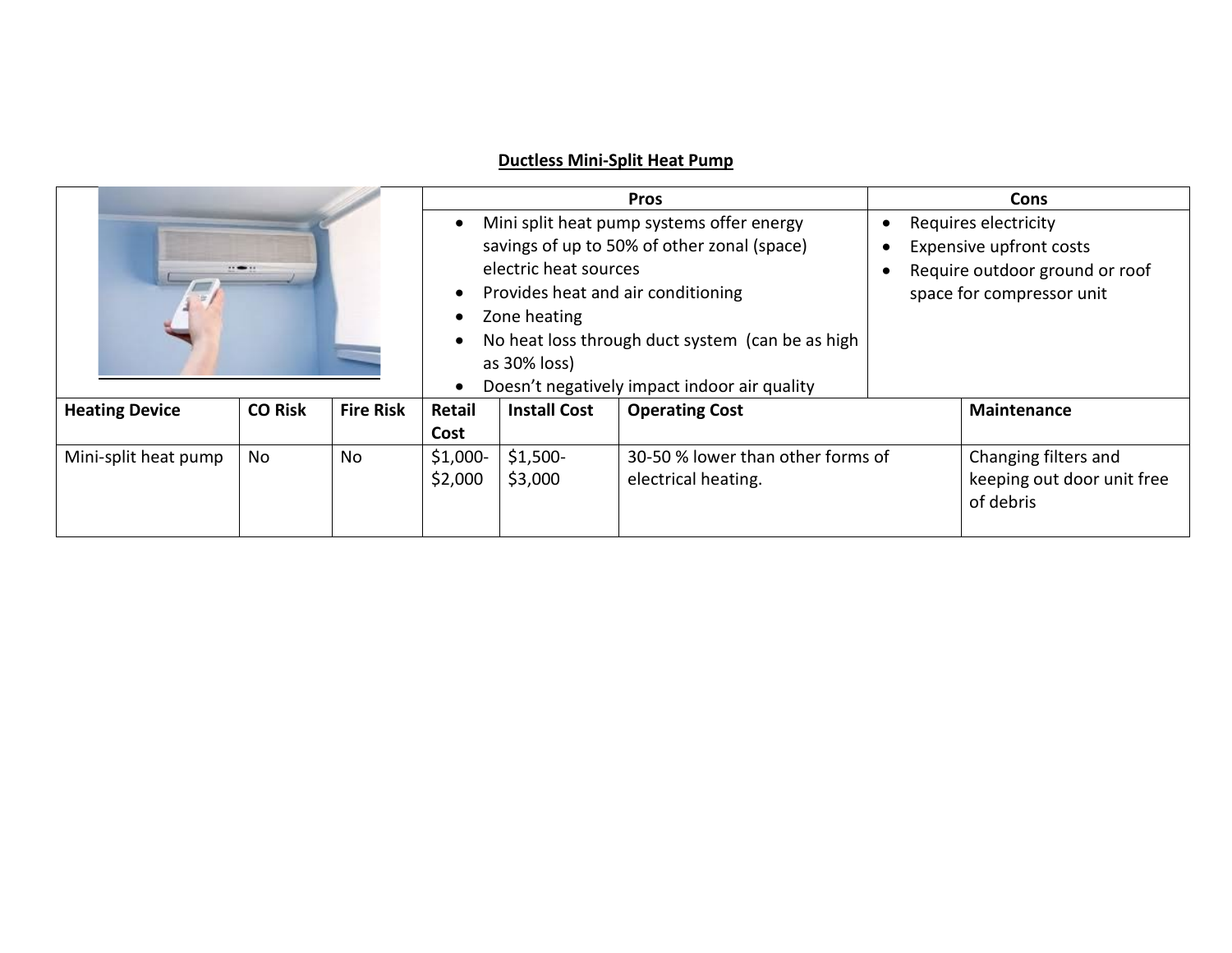## **Solar Furnace**

|                          |                            |                                                                                                                                                                                     |                     |                       |             | <b>Cons</b>                                                                                                                                                                                               |  |  |
|--------------------------|----------------------------|-------------------------------------------------------------------------------------------------------------------------------------------------------------------------------------|---------------------|-----------------------|-------------|-----------------------------------------------------------------------------------------------------------------------------------------------------------------------------------------------------------|--|--|
|                          |                            | Free energy<br>$\bullet$<br>Simple design that can be used<br>$\bullet$<br>without electricity<br>Does not pollute indoor air<br>$\bullet$<br>Environmentally friendly<br>$\bullet$ |                     |                       |             | Only heats on cloud free sunny days<br>$\bullet$<br>Requires shade free location and ideally<br>southern exposure<br>3x7 foot panel takes up wall or roof space and<br>provide heat for roughly 500 sqft. |  |  |
| <b>CO Risk</b>           | <b>Fire</b><br><b>Risk</b> | Retail<br>Cost                                                                                                                                                                      | <b>Install Cost</b> | <b>Operating Cost</b> |             | Maintenance                                                                                                                                                                                               |  |  |
| No<br>Solar Heater<br>No |                            |                                                                                                                                                                                     | \$1500              | \$0                   | Minimal     |                                                                                                                                                                                                           |  |  |
|                          |                            |                                                                                                                                                                                     | \$1500              |                       | <b>Pros</b> |                                                                                                                                                                                                           |  |  |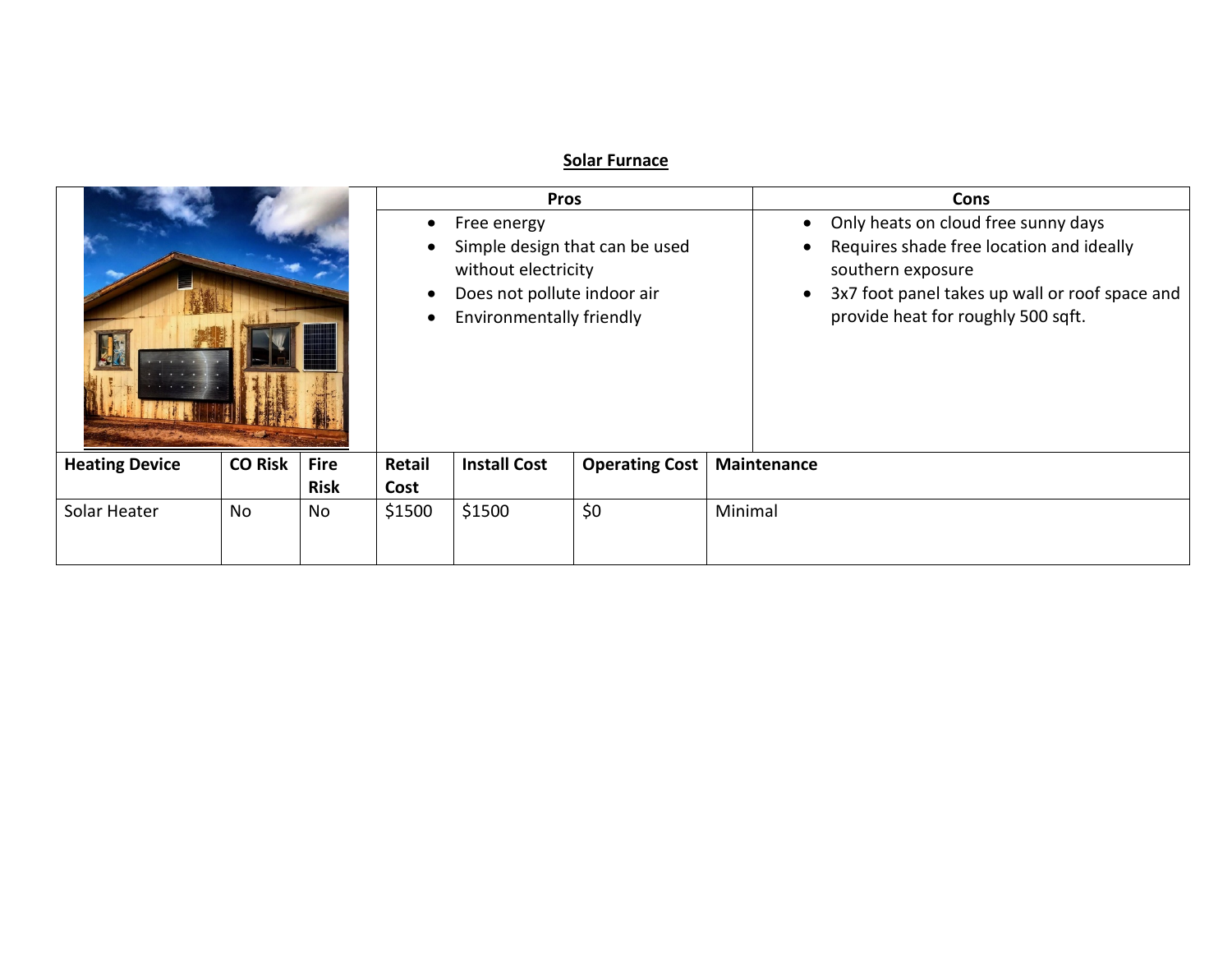#### **HVAC Service Providers**

#### **Boyer Heating and Cooling**

Phone: 928-527-4200 Overview: Comprehensive HVAC installation and repair

#### **Flagstaff Heating and Cooling**

Phone: 928-774-4124 Overview: Offers a wide range of HVAC installation and repair services. Specializes is mini-split heat pump installations.

#### **Intermountain Plumbing, Mechanical, Solar**

Phone: (928) 526-7006/ (928) 526-6231 Overview: Radiant (in-floor) and hydronic heating

## **Master Mechanical**  Phone: 928-527-1555 Overview: Comprehensive HVAC installation and repair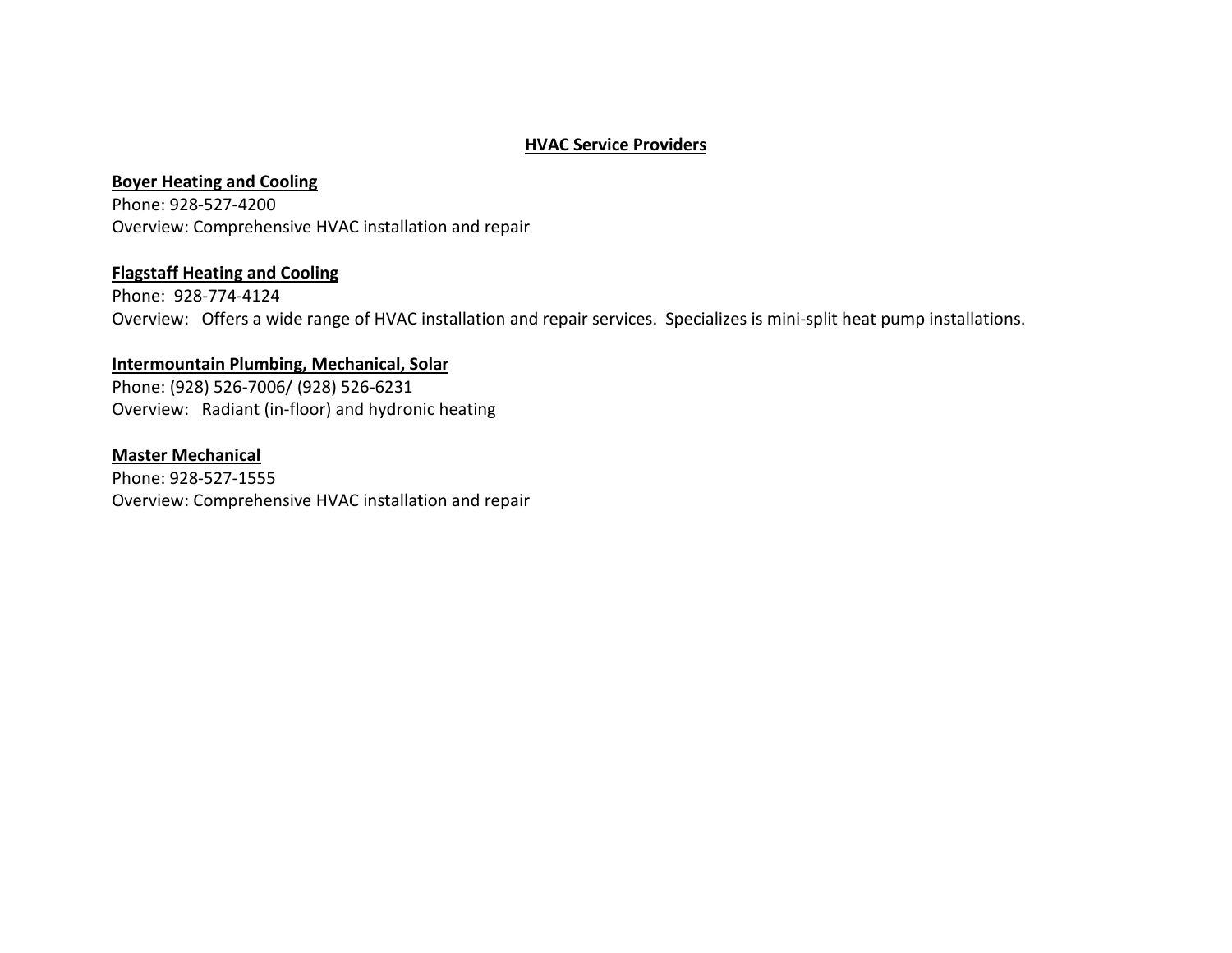#### **Wood and Stove Dealers and Chimney Sweep Providers**

#### **Aspen Fireplace and Stone**

Address: 1750 Railroad Spring Blvd, Flagstaff, AZ 86001 Phone: 928-774-0265 Overview: Sale of coal, gas, and wood stoves and installation components.

#### **Flagstaff Hearth and Home**

Address: 2109 N Fourth St #2, Flagstaff, AZ 86004 Phone: 928-779-6464 Overview: Flagstaff Hearth and Home offers the highest quality brands, with a large selection to fit every budget. We have over 15 years of experience. We have wood burning, gas and pellet heating. We offer full services in Flagstaff and across Northern Arizona

#### **HomCo Lumber and Hardware**

Address: 1763 E Butler Ave, Flagstaff, AZ 86001

Phone: 928-779-6111

Our team is Northern Arizona's only Certified Chimney Sweep. They will clean and inspect your chimney with Chim Scan, a specially designed camera to detect cracks that otherwise go undetected. The National Fireplace Institute meaning we promise to ensure the safety of your family and home certifies HomCo. We also carry a large selection of heating stoves.

#### **Roof Dancers**

Address: 2708 N Fourth St z, Flagstaff, AZ 86004 Phone: (928) 774-5481

Overview: We sell and service all fireplace and chimney products: chimneys, stoves, fireplaces, wood, gas, pellet and we do roof repairs, too! We also clean dryer vents and gutters. We install our hearth products and we are licensed to run gas and electricity to our units. We repair and reline chimneys on the inside and we do outside chimney repairs, as well. We design fireplace faces and mantles, which often include cultured stone. We service Coconino, Yavapai, and Navajo counties. Call today for more information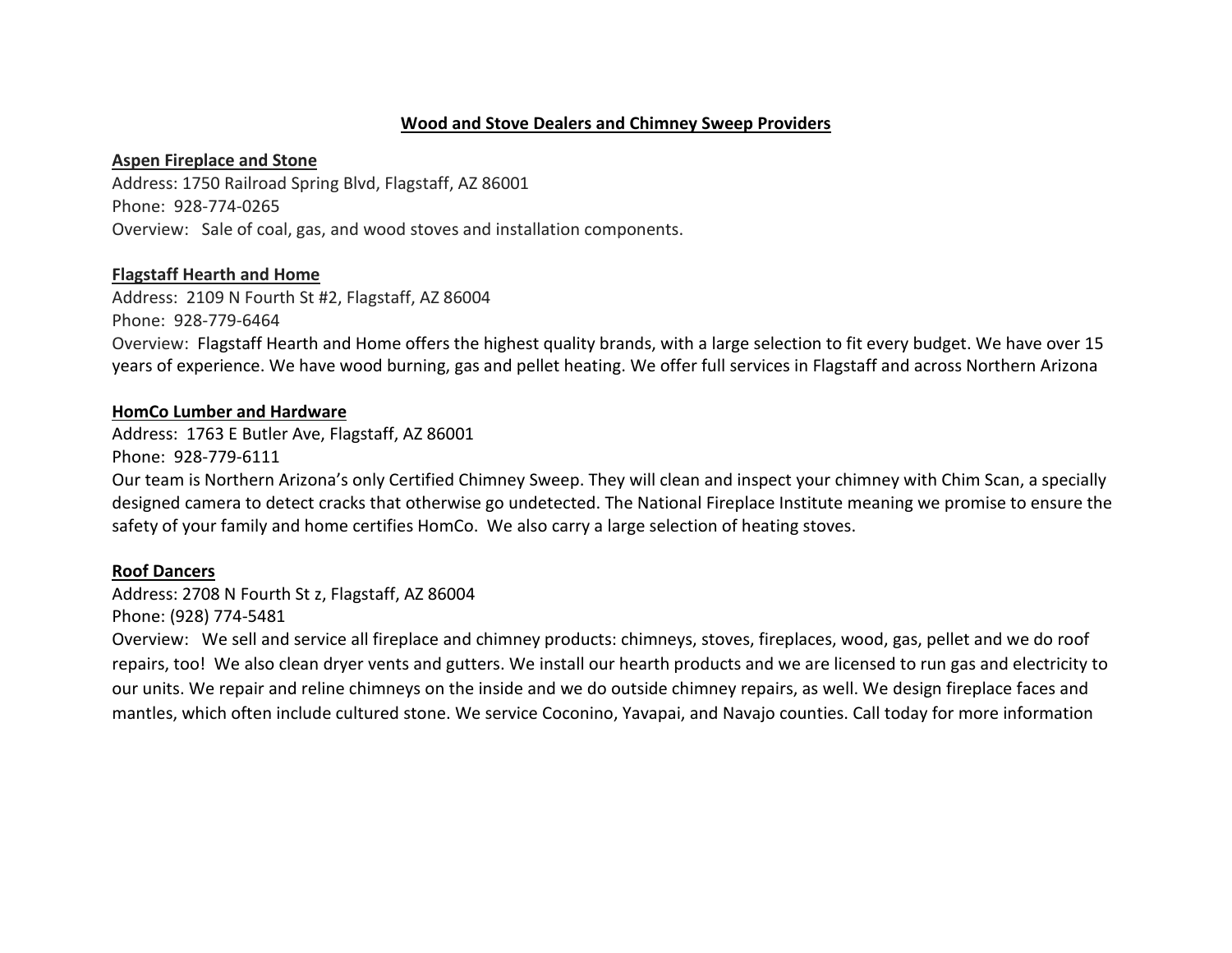#### **Wizards Hearth & Home, Inc.**

Address: 6200 N. Hwy 89, Flagstaff Phone: 928-779-0101

Overview: Wizard's Hearth & Home has a huge selection of fireplaces, woodstoves, pellet stoves, and gas stoves from many major manufacturers available for purchase and installation. To accompany your new fireplace or stove we also carry hearth pads, glass doors, and a large selection of hearth accents and accessories. Service: Wizard's Hearth & Home provides professional chimney sweeping. We also repair all type fireplaces, gas stoves, pellet stoves, woodstoves, chimneys and stovepipes.

## **Additional Retail Stoves Sales and Materials:**

- Home Depot (Flagstaff, AZ)
- Tractor Supply (Flagstaff, AZ)
- CAL Ranch (Flagstaff, AZ)

#### **Local Directory**